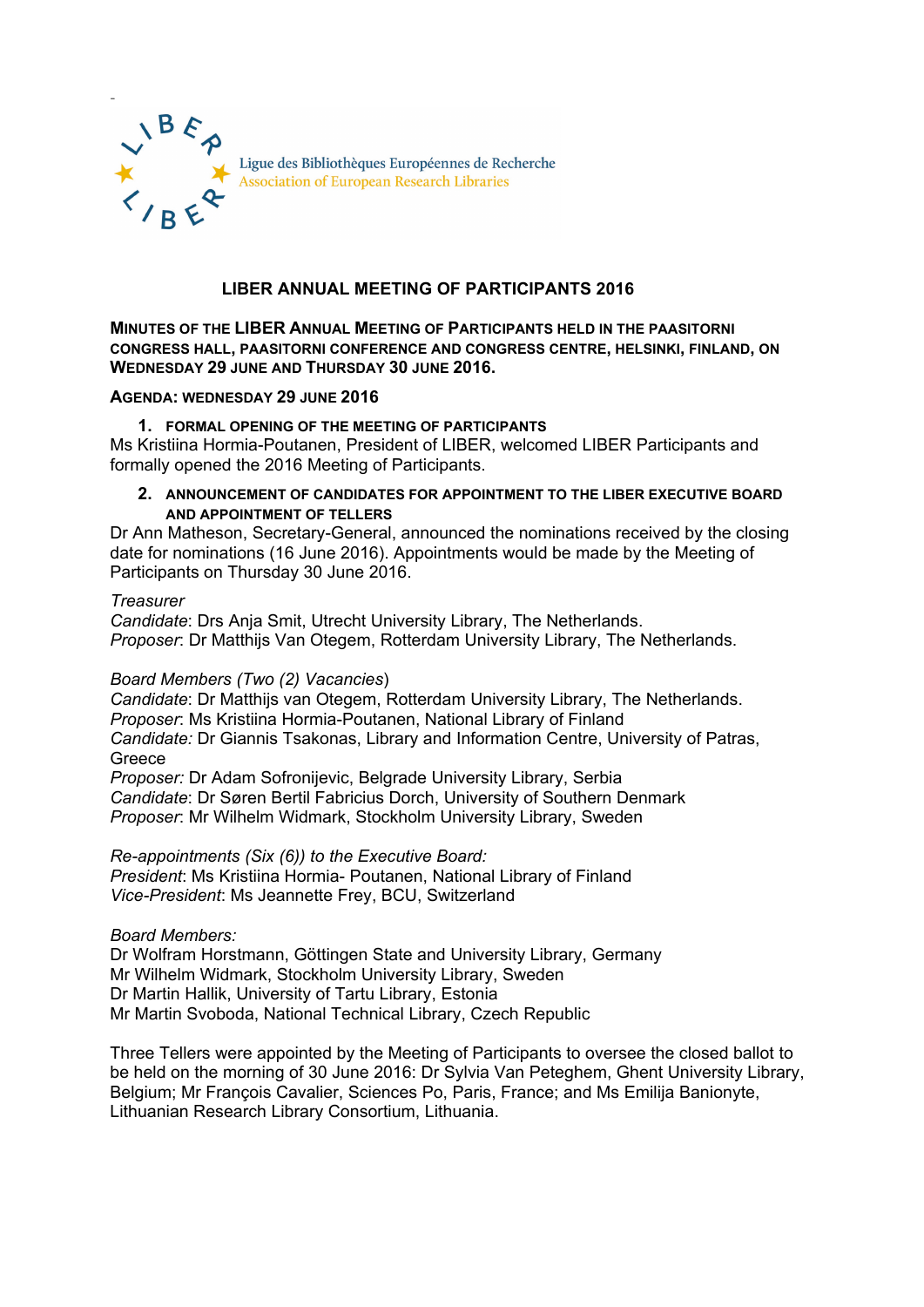## **AGENDA: THURSDAY 30 JUNE 2016**

### **3. OPENING OF THE MEETING OF PARTICIPANTS AND OPENING REMARKS**

Ms Kristiina Hormia-Poutanen, President of LIBER, opened the Meeting of Participants and welcomed all participants. The pre-circulated Agenda for the meeting was agreed. The President drew attention to the recent user satisfaction survey carried out by LIBER, the results of which indicated that LIBER Participants appreciated LIBER services but also suggested that there was still room for improvement. A feedback action plan was being put in place, and a further survey would be carried out in 2018. She also noted LIBER's work on text and data mining, copyright and EU Projects during the year.

### **4. MINUTES OF THE 2015 MEETING OF PARTICIPANTS**

The minutes of the 2015 Meeting of Participants, held in Senate House Library, London, UK, on Thursday 25 June 2015, were approved.

### **5. MATTERS ARISING**

There were no matters arising which were not already covered by the Agenda.

### **6. REPORT OF THE EXECUTIVE BOARD**

Dr Ann Matheson, Secretary-General, noted the main points from the LIBER Executive Board for the period June 2015 to June 2016: the full report had been pre-circulated with the May 2016 LIBER Mailing. The Executive Board had met on four occasions during the year: on the final day of the Annual Conference in Senate House Library, London, in June 2015; at CSUC in Barcelona, Catalonia, Spain in October 2015; in the Library and Information Centre of the University of Patras, Greece in February 2016; and earlier in Annual Conference 2016 week in the National Library of Finland. During 2015-2016 the Executive Board had concentrated on implementing the extended LIBER Strategy 2015-2017; planning for the next LIBER Strategy 2018-2022; supporting the three Steering Committees (Scholarly Communication and Research Infrastructures, Reshaping the Research Library, and Advocacy and Communications) and their associated Working Groups, and the two LIBER Fora (Digital Cultural Heritage and Architecture); introducing the first (2015) annual report to LIBER Participants on progress with the LIBER Strategy; EU Projects; preparing the 2016 Annual Conference; building international alliances and relationships; and running the LIBER Office in The Hague to serve LIBER Participants' needs.

The number of LIBER Participants at June 2016 was 423, comprising institutional members: 389; organisational members: 16; associate members: 10; and individual members: 8. Ten awards were made from the Annual Conference Fund in 2016 (in the end, one award was not taken up). The ten recipients were: Bojan Macan, Rudjer Boskovic Institute, Croatia; Panos Georgiou, Library and Information Centre, University of Patras, Greece; Nicoleta-Roxana Dinu, National Library of Romania, Romania; Vasilije Milnovic, Svetozar Markovic University Library, Serbia; Cem Özel, Sabanci University, Turkey; Sina Mater, Koç University Suna Kıraç Library, Turkey; Ismet Ovčina, National and University Library of Bosnia & Herzogovina; Yeznik Mirzoyan, Sarkis and Marie Izmirlian Library, Armenia; and Radostina Todorova, New Bulgarian University, Bulgaria

The Executive Board expressed its appreciation of the assistance of LIBER's sponsors during the year 2015 to 2016, which were: Gold Sponsors: Ex Libris, bestlist.nl, Springer and Ebsco; and Silver Sponsors: Tind Technologies, Royal Society of Chemistry and ProQuest. The Board also warmly acknowledged OCLC's support for the LIBER Award for Library Innovation in 2016.

The 2017 Annual Conference would take place in the University of Patras in Patras, Greece. The Annual Conference dates would be Wednesday 5 July to Friday 7July 2017, with the Excursion on Saturday 8 July 2017. The Annual Conference in 2018 would take place in Lille, France, hosted by the Université Lille 1 Library.

The Executive Board thanked Ms Susan Reilly, Executive Director, and LIBER Office staff for all their work and commitment to LIBER. The Board expressed its thanks to the National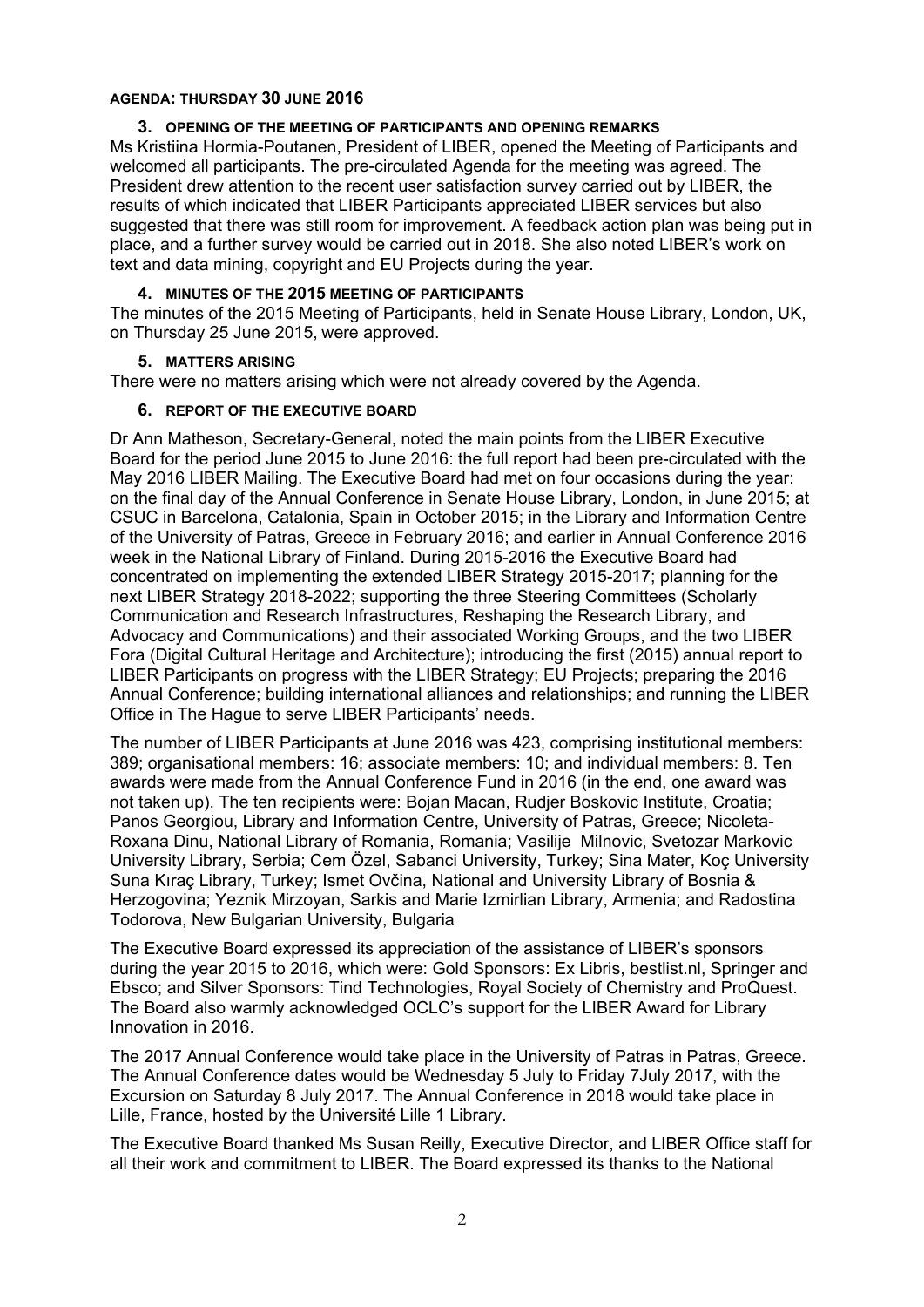Library of The Netherlands, and its Director-General, Dr Lily Knibbeler, for support to LIBER during the year.

The Report of the Executive Board was approved by the Meeting of Participants.

# **7. REPORT OF THE TREASURER**

Dr Matthijs van Otegem, LIBER Treasurer, gave his Report for the year 2015 to 2016. He confirmed that LIBER's overall financial position remained strong. He thanked LIBER Participants for remaining with LIBER after the increase in the annual contribution fee in January 2015, and for the prompt payment of annual contribution fee invoices.

The Treasurer's Report was approved by the Meeting of Participants.

# **8. LIBER ANNUAL REPORT AND ACCOUNTS FOR 2015 AND AUDITOR'S REPORT**

Dr Matthijs van Otegem, LIBER Treasurer, presented the Annual Report and Accounts for 2015, and the Auditor's Report, which had been pre-circulated with the May 2016 LIBER Mailing. The Accounts for 2015 had been audited by Oosterhuis & Partners B.V., The Netherlands, and had been approved by the Executive Board at its first meeting in Helsinki on Tuesday 28 June 2016. The Annual Report and Accounts had been signed by the President, Treasurer and Secretary-General at the first Executive Board meeting in Helsinki on Tuesday 28 June 2016, as required by the Statutes.

The Treasurer observed that there was a surplus of  $\epsilon$ 753.000 arising from EU Projects this year, and underlined that EU Project funding was now clearly separated from daily operating business funding in LIBER's accounts. This sum, which arose from overheads on EU Projects, was being put in a special fund for EU Projects.

There were no questions from the floor about the Annual Report and Accounts for 2015, and the Auditor's Report, and they were both noted by the Meeting.

The President thanked Dr van Otegem for his sterling work as Treasurer from 2012 to 2016, and the Meeting of Participants warmly expressed its appreciation.

## **9. LIBER FOUNDATION: APPOINTMENTS TO THE LIBER EXECUTIVE BOARD**

Dr Matheson, Secretary-General, conducted the appointments to the LIBER Executive Board, in line with the Statutes and the Rules and Regulations of the LIBER Foundation (*Stichting).* The Call for Nominations had been pre-circulated in the November 2015, February 2016 and May 2016 LIBER Mailings, as required by the Rules and Regulations. The appointments were dealt with in order:

## *Treasurer*

There was one nomination at the closing date for nominations (16 June 2016): Drs Anja Smit, Utrecht University Library, The Netherlands, proposed by Dr Matthijs van Otegem, Rotterdam University Library, The Netherlands

Drs Anja Smit was appointed LIBER Treasurer by the Meeting of Participants.

## *Two (2) Vacancies on the LIBER Executive Board*

There were three nominations at the closing date for nominations (16 June 2016): (1) Dr Matthijs van Otegem, Rotterdam University Library, The Netherlands, proposed by Ms Kristiina Hormia-Poutanen, National Library of Finland

(2) Dr Giannis Tsakonas, University of Patras, Greece, proposed by Dr Adam Sofronijevic, Belgrade University Library, Serbia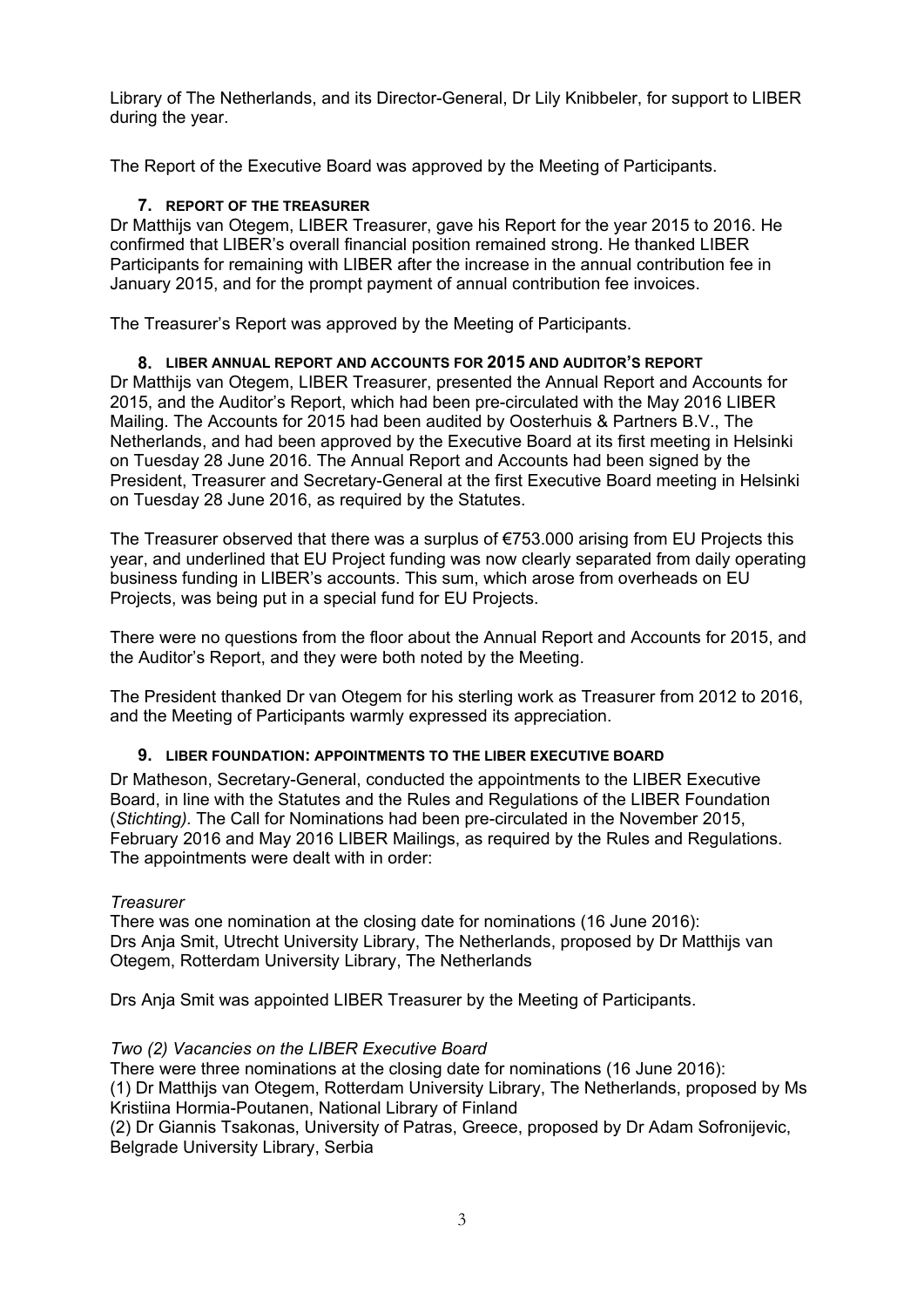(3) Dr Søren Bertil Fabricius Dorch, University of Southern Denmark, proposed by Mr Wilhelm Widmark, Stockholm University Library, Sweden

A closed ballot, supervised by the three Tellers appointed at the Opening of the Meeting of Participants on 29 June (Dr Sylvia Van Peteghem; Mr François Cavalier; and Ms Emilija Banionyte), had been held at 09.00 on the morning of Thursday 30 June 2016. The Secretary-General announced that as the result of the ballot, Dr Matthijs van Otegem, Rotterdam University Library, The Netherlands and Dr Giannis Tsakonas, University of Patras, Greece, had been appointed to the two vacancies on the LIBER Executive Board.

Warm thanks were expressed by the Meeting to the three Tellers appointed by the Meeting of Participants, who had overseen the closed ballot: Dr Sylvia Van Peteghem, Ghent University Library, Belgium; Mr François Cavalier, Sciences Po, Paris, France; and Ms Emilija Banionyte, Lithuanian Research Library Consortium, Lithuania.

#### *Six (6) Re-appointments to the Executive Board:*

The President and Vice-President and four Executive Board members were eligible to stand for appointment for a further term of office, 2016-2018:

*President*:

Ms Kristiina Hormia- Poutanen, National Library of Finland

Ms Kristiina Hormia-Poutanen, National Library of Finland, was re-appointed as President of LIBER by the Meeting of Participants.

*Vice-President*: Ms Jeannette Frey, BCU, Switzerland

Ms Jeannette Frey, BCU, Switzerland, was re-appointed as Vice-President of LIBER by the Meeting of Participants.

#### *Board Members (4)*

Dr Wolfram Horstmann, Göttingen State and University Library, Germany; Mr Wilhelm Widmark, Stockholm University Library, Sweden; Dr Martin Hallik, University of Tartu, Estonia; and Mr Martin Svoboda, National Technical Library, Czech Republic were reappointed to the LIBER Executive Board by the Meeting of Participants.

Dr Matheson concluded the appointments and handed the floor to the LIBER President.

**10. LIBER HONORARY STATUS: CONFERRAL ON MR HANS GELEIJNSE, THE NETHERLANDS** As proposed by the Executive Board in October 2015, and approved by the Meeting of Participants on 29 June 2016, the President conferred LIBER Honorary Status on Mr Hans Geleijnse, formerly of Tilburg University Library and the European University Institute Library, Florence, Vice-President of LIBER 2003-2006, and President of LIBER 2007-2010.

The President referred to Mr Geleijnse's role in steering the transition of LIBER to The Hague in 2008 in order to bring the then LIBER Secretariat into closer association with other similar library organisations already located there. Mr Geleijnse had been central to the policy preparations made by LIBER towards employing an Executive Director for the first time, and LIBER's first Executive Director had been appointed during his term in office. He had also played a key part in initiating and developing LIBER's role in leadership programmes for senior staff in European research libraries and, in association with Mr Julien Roche, Chair of the Steering Committee on Reshaping the Research Library, he had continued to be actively involved up to summer 2015.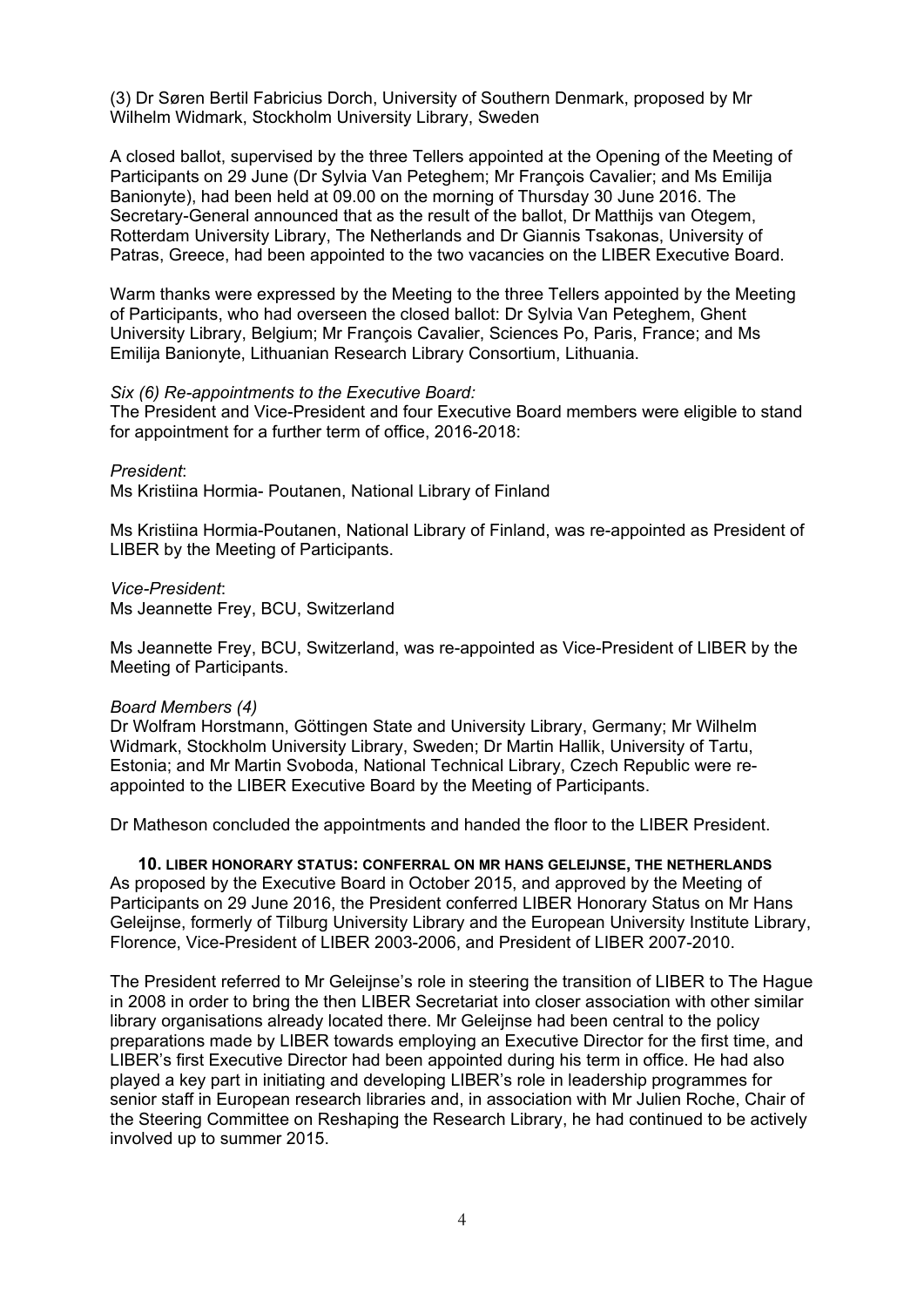Mr Hans Geleijnse accepted the LIBER Honorary Status scroll from the President and thanked her for her kind words. He said that he was very honoured to receive this award from LIBER, and he wished LIBER and LIBER Participants well in the future. He stressed his profound belief in library co-operation, which he believed was all the more vital in times of narrow national interests.

The Meeting of Participants expressed its congratulations and pleasure at the award to Mr Geleijnse by loud applause.

### **STRATEGIC DIRECTIONS (PAPERS PRE-CIRCULATED IN MAY 2016 MAILING)**

### **11. LIBER STRATEGY 2015-2016 – ANNUAL REPORT**

Ms Susan Reilly, Executive Director, presented her Report, which had been pre-circulated with the May 2016 LIBER Mailing. She noted that LIBER had developed three Strategic Directions which would guide LIBER's work for the next two years, 2016 and 2017. They were: Enabling Open Science (SCRI Steering Committee); Lead in Changing Scholarship (RRL Steering Committee); and Engage in Shaping Innovative Research (A&C Steering Committee). She drew attention to the focus on Open Science during the Dutch EU Presidency, and the Conference on Open Science held on 4-5 April 2016, where LIBER had organized a successful Open Science café.

The Report on the LIBER Strategy was approved by the Meeting of Participants.

## **11.1 SURVEY OF PARTICIPANTS: FEEDBACK ACTION PLAN**

Ms Reilly noted that the response to LIBER services from the recent Survey of LIBER Participants had been very positive but the feedback indicated that LIBER still needed to strengthen its communications, and that steps should be taken to ensure that its workshops and other events were open and available to all LIBER Libraries. An action plan was being put in place to implement the desired improvements.

### **12. LIBER STRATEGY ACHIEVEMENTS**

## **12.1. LIBER STEERING COMMITTEE ANNUAL REPORTS**

### 12.1.1. *Scholarly Communication and Research Infrastructures*

Dr Wolfram Horstmann, Chair, presented the key points from his Annual Report, which had earlier been pre-circulated with the May 2016 LIBER Mailing. LIBER's Strategic Direction 'Enabling Open Science' was being carried out by his Steering Committee, with three main goals: (1) developing skills for research data management (RDM); (2) the use of metrics to enable open science; and (3) building open science partnerships. On (1), Dr Horstmann referred to the recent survey on research data services in European libraries, which had been carried out by a LIS research team (Carol Tenopir, Dane Spencer Hughes, Sanna Tajla, Elina Late). The results from the survey were now available and the report would be published shortly. On (2) the Working Group on Metrics had now been set up and had begun work. In regard to (3), the Steering Committee was working on developing partnerships and building links with DARIAH-EU.

The Report of the Steering Committee on Scholarly Communication and Research Infrastructures was approved by the Meeting of Participants.

### 12.1.2. *Reshaping the Research Library*

Mr Julien Roche, Chair, presented his Annual Report, which had been pre-circulated with the May 2016 LIBER Mailing. He reported that this had been a very busy year for the Steering Committee's work, and he thanked the Secretary and members of the Steering Committee, and the Chairs and members of Working Groups. The results from the survey of newspapers carried out by the National Library of Norway were available on the LIBER website: [http://libereurope.eu/committees/reshaping/working-group-on-digital-collections/.](http://libereurope.eu/committees/reshaping/working-group-on-digital-collections/) The fourth Leadership Seminar would commence in 2017, and the second LIBER Journées would be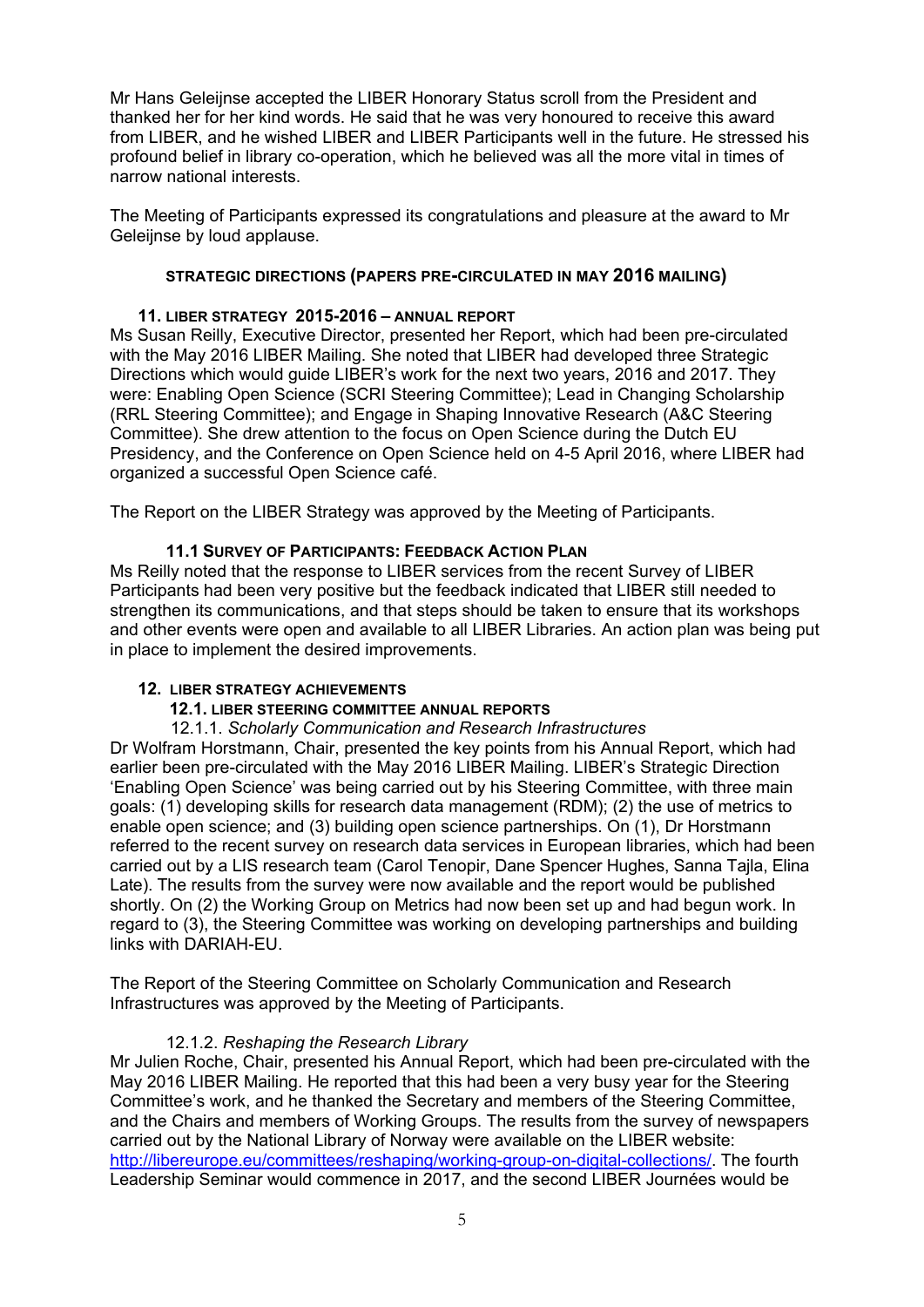held in Science-Po, Paris, in 2017. Mr Roche introduced Dr Martin Hallik, University of Tartu Library, as the next Chair of the Steering Committee, and Mr John Tuck, Royal Holloway Library, London, as Chair of the Working Group on Leadership and Workforce Development.

The Report of the Steering Committee on Reshaping the Research Library was approved by the Meeting of Participants.

## 12.1.3. *Advocacy and Communications*

Mr Wilhelm Widmark, Chair, presented his Annual Report, which had been pre-circulated with the May 2016 LIBER Mailing. He drew attention to the Steering Committee's two Working Groups: the Copyright Working Group, which had been very active during the year; and a new group, the Working Group on Open Access, co-chaired by Dr Matthijs van Otegem and Mr Lluis Anglada, which was beginning work on a range of issues, including licensing and promoting open access.

The Report of the Steering Committee on Advocacy and Communications was approved by the Meeting of Participants.

# **12.2 FORA REPORTS**

## **12.2.1 DIGITAL CULTURAL HERITAGE FORUM**

Dr Claudia Fabian, Chair, Digital Cultural Heritage Forum, presented her Annual Report, which had been pre-circulated with the May 2016 LIBER Mailing. She noted that *Jeffrey Schnapp,* Founder/Faculty Director of metaLAB at Harvard University, was reported to have said that he saw 'Special Collections as central to the 21st-century research library'. Special Collections called for a presence in the digital world, and LIBER played a part in enabling this to happen. She reminded the meeting that the former LIBER Security Network was now run by CERL but that it remained open to all LIBER Participants. The fourth Digital Curation Workshop was being planned for 2017, and the Helsinki 2016 Annual Conference workshop had been used to identify themes.

The Report of the Digital Cultural Heritage Forum was approved by the Meeting of Participants.

## **12.2.2ARCHITECTURE FORUM**

Dr Ulrich Niederer, Chair, Architecture Forum, presented his Annual Report, which had been pre-circulated with the May 2016 LIBER Mailing. He reported that the Architecture Group's 18th Seminar had been held in Freiburg im Breisgau, Germany, from 12-16 April 2016. The venue for the 19th Seminar in 2018 had not yet been settled. He referred to the documentation on library buildings produced by the Forum every two years, from which it was possible to witness the large number of new libraries in Europe over recent years.

Dr Niederer explained that he was stepping down as Chair of the Architecture Forum in June 2016, and that Dr Sylvia Van Peteghem, Ghent University Library, had agreed to become Chair from June 2016 to June 2019, when Ms Marie-Pierre Pausch-Antoine, Luxembourg University Library, would succeed her as Chair.

The Report of the Architecture Forum was approved by the Meeting of Participants.

## **12.3 LIBER EU PROJECTS: ANNUAL REPORT 2015-2016**

In the absence of Ms Melanie Imming, Projects Manager, who had had to return to Brussels for a project review, Ms Reilly presented the Annual Report on EU Projects, 2015-2016. The full Annual Report on EU Projects had been pre-circulated with the May 2016 LIBER Mailing. Ms Reilly took the meeting through the report, noting, in particular, progress on the FOSTER and OpenAIRE projects. She encouraged LIBER Libraries to speak to LIBER Office project staff about involvement in EU Projects.